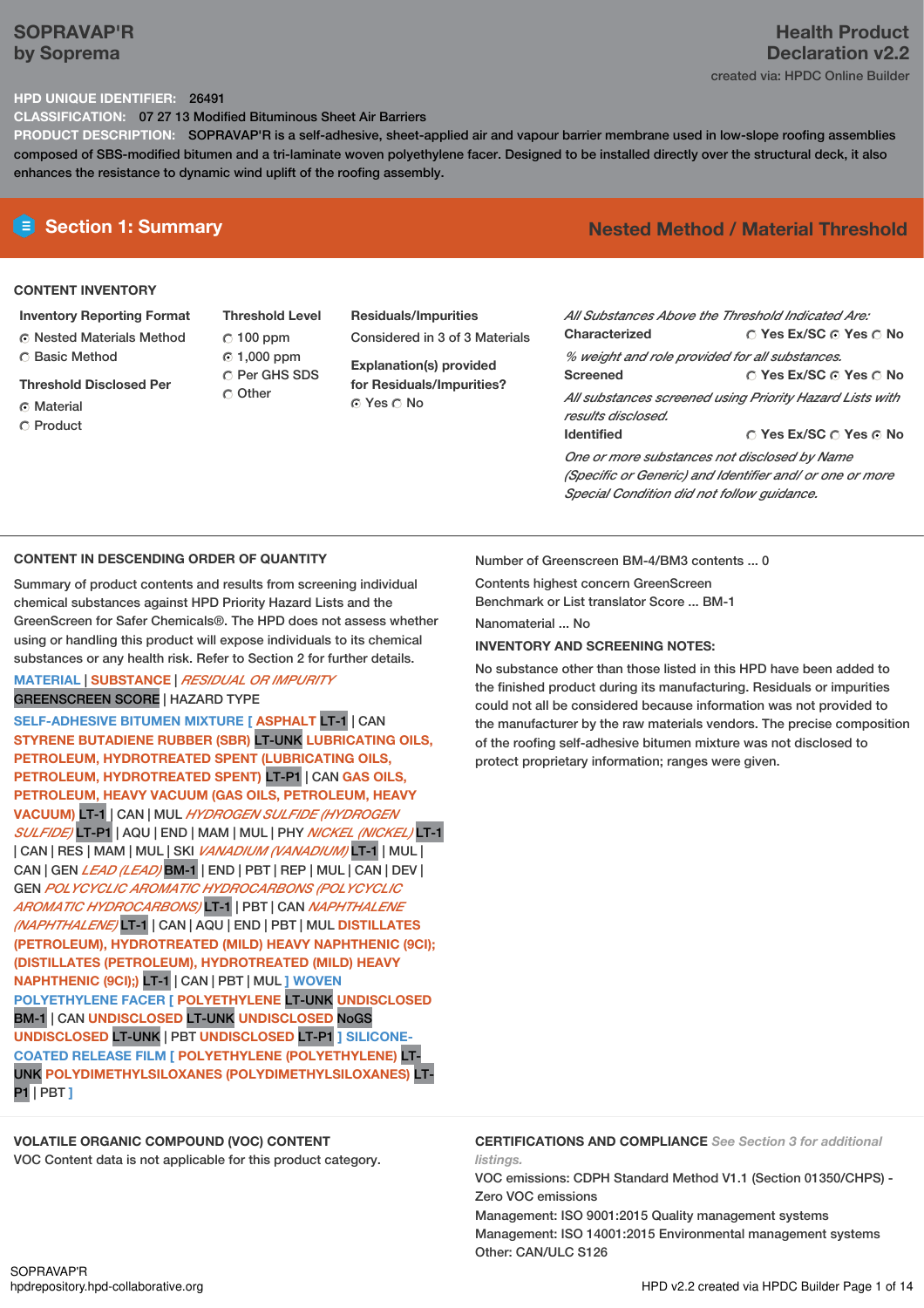Pre-checked for LEED v4 Material Ingredients Option 1

Third Party Verified?

Yes No

PREPARER: Self-Prepared VERIFIER: VERIFICATION #:

SCREENING DATE: 2021-05-12 PUBLISHED DATE: 2021-11-04 EXPIRY DATE: 2024-05-12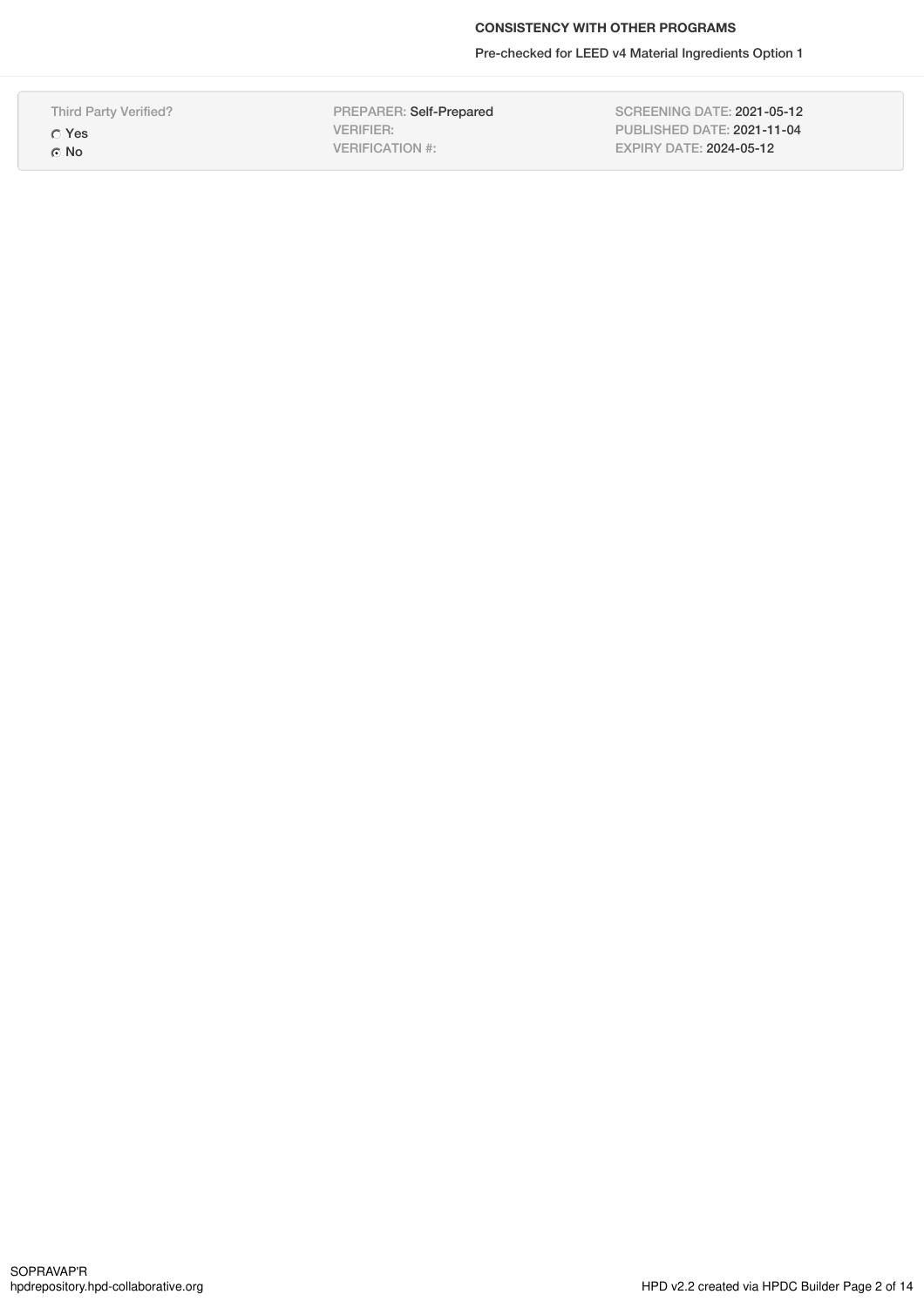This section lists contents in a product based on specific threshold(s) and reports detailed health information including hazards. This HPD uses the *inventory method indicated above, which is one of three possible methods:*

- *Basic Inventory method with Product-level threshold.*
- *Nested Material Inventory method with Product-level threshold*
- *Nested Material Inventory method with individual Material-level thresholds*

Definitions and requirements for the three inventory methods and requirements for each data field can be found in the HPD Open Standard version *2.2, available on the HPDC website at: [www.hpd-collaborative.org/hpd-2-2-standard](https://www.hpd-collaborative.org/hpd-2-2-standard)*

| <b>SELF-ADHESIVE BITUMEN MIXTURE</b>                                                                        | $\%$ : 81,0000 - 82,0000                                                            |                                                                                                                                                                                                                                                                                                                                                                                                                                             |
|-------------------------------------------------------------------------------------------------------------|-------------------------------------------------------------------------------------|---------------------------------------------------------------------------------------------------------------------------------------------------------------------------------------------------------------------------------------------------------------------------------------------------------------------------------------------------------------------------------------------------------------------------------------------|
| MATERIAL THRESHOLD: 1000 ppm                                                                                | RESIDUALS AND IMPURITIES CONSIDERED: Yes                                            | <b>MATERIAL TYPE: Polymeric Material</b>                                                                                                                                                                                                                                                                                                                                                                                                    |
|                                                                                                             |                                                                                     | RESIDUALS AND IMPURITIES NOTES: Residuals were considered through information disclosed to the manufacturer by the materials suppliers.                                                                                                                                                                                                                                                                                                     |
| sources of naphtenic oil.                                                                                   |                                                                                     | OTHER MATERIAL NOTES: The self-adhesive bitumen is composed of different substances blended to a homogeneous mixture. Naphtenic oil is<br>a component of this mixture. Different oils of different constitution are available. This explains why CAS #64742-52-5, CAS #64742-58-1 and CAS<br>#64741-57-7 can all be present up to 20%. Only one of these is present at the same time. Hydrogen sulfide is a declared impurity of one of the |
| <b>ASPHALT</b>                                                                                              |                                                                                     | ID: 8052-42-4                                                                                                                                                                                                                                                                                                                                                                                                                               |
|                                                                                                             |                                                                                     | HAZARD SCREENING METHOD: Pharos Chemical and Materials Library HAZARD SCREENING DATE: 2021-05-12 23:46:54                                                                                                                                                                                                                                                                                                                                   |
| %: $60.0000 - 70.0000$                                                                                      | $GS: LT-1$                                                                          | RC: None NANO: No<br><b>SUBSTANCE ROLE: Water resistance</b>                                                                                                                                                                                                                                                                                                                                                                                |
| <b>HAZARD TYPE</b>                                                                                          | <b>AGENCY AND LIST TITLES</b>                                                       | <b>WARNINGS</b>                                                                                                                                                                                                                                                                                                                                                                                                                             |
| <b>CAN</b>                                                                                                  | <b>US CDC - Occupational Carcinogens</b>                                            | Occupational Carcinogen                                                                                                                                                                                                                                                                                                                                                                                                                     |
| <b>CAN</b>                                                                                                  | <b>MAK</b>                                                                          | Carcinogen Group 3B - Evidence of carcinogenic effects<br>but not sufficient for classification                                                                                                                                                                                                                                                                                                                                             |
| <b>CAN</b>                                                                                                  | <b>IARC</b>                                                                         | Group 2B - Possibly carcinogenic to humans - inhaled<br>from occupational sources                                                                                                                                                                                                                                                                                                                                                           |
| <b>CAN</b>                                                                                                  | CA EPA - Prop 65                                                                    | Carcinogen                                                                                                                                                                                                                                                                                                                                                                                                                                  |
| <b>CAN</b>                                                                                                  | <b>IARC</b>                                                                         | Group 2b - Possibly carcinogenic to humans                                                                                                                                                                                                                                                                                                                                                                                                  |
|                                                                                                             | SUBSTANCE NOTES: Exact percentage not disclosed to protect proprietary information. |                                                                                                                                                                                                                                                                                                                                                                                                                                             |
| <b>STYRENE BUTADIENE RUBBER (SBR)</b>                                                                       |                                                                                     | ID: 9003-55-8                                                                                                                                                                                                                                                                                                                                                                                                                               |
|                                                                                                             |                                                                                     | HAZARD SCREENING METHOD: Pharos Chemical and Materials Library HAZARD SCREENING DATE: 2021-05-12 23:46:54                                                                                                                                                                                                                                                                                                                                   |
| $\%: 15,0000 - 25,0000$                                                                                     | GS: LT-UNK                                                                          | RC: None NANO: No SUBSTANCE ROLE: Polymer species                                                                                                                                                                                                                                                                                                                                                                                           |
| <b>HAZARD TYPE</b>                                                                                          | <b>AGENCY AND LIST TITLES</b>                                                       | <b>WARNINGS</b>                                                                                                                                                                                                                                                                                                                                                                                                                             |
| None found                                                                                                  |                                                                                     | No warnings found on HPD Priority Hazard Lists                                                                                                                                                                                                                                                                                                                                                                                              |
|                                                                                                             | SUBSTANCE NOTES: Exact percentage not disclosed to protect proprietary information. |                                                                                                                                                                                                                                                                                                                                                                                                                                             |
| <b>LUBRICATING OILS, PETROLEUM, HYDROTREATED SPENT</b><br>(LUBRICATING OILS, PETROLEUM, HYDROTREATED SPENT) |                                                                                     | ID: 64742-58-1                                                                                                                                                                                                                                                                                                                                                                                                                              |
|                                                                                                             |                                                                                     | HAZARD SCREENING METHOD: Pharos Chemical and Materials Library HAZARD SCREENING DATE: 2021-05-12 23:46:58                                                                                                                                                                                                                                                                                                                                   |

%: **0.0000 - 20.0000** GS: **LT-P1** RC: **None** NANO: **No** SUBSTANCE ROLE: **Plasticizer**

HPD v2.2 created via HPDC Builder Page 3 of 14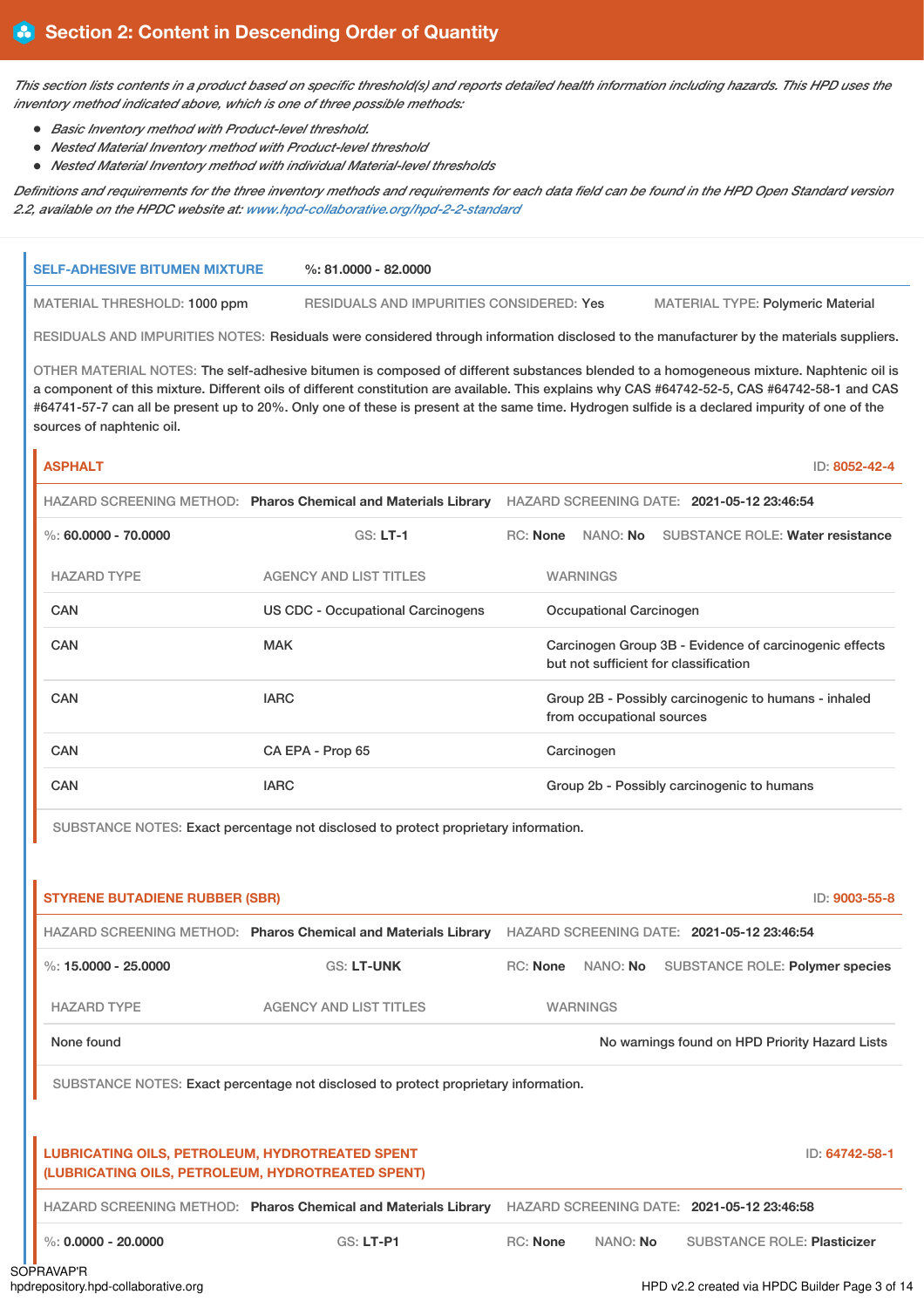| CAN                | GHS - Australia        | H350 - May cause cancer |
|--------------------|------------------------|-------------------------|
| <b>HAZARD TYPE</b> | AGENCY AND LIST TITLES | <b>WARNINGS</b>         |

SUBSTANCE NOTES: This is one of three options for plasticizing oil in the self-adhesive bitumen mixture. This is why minimum percentage is set at 0%. Exact percentage not disclosed to protect proprietary information. If used, this substance will represent 10 to 20% of the selfadhesive bitumen mixture material.

## **GAS OILS, PETROLEUM, HEAVY VACUUM (GAS OILS, PETROLEUM, HEAVY VACUUM)**

ID: **64741-57-7**

|                       | HAZARD SCREENING METHOD: Pharos Chemical and Materials Library |                 |                 |                                   | HAZARD SCREENING DATE: 2021-05-12 23:46:58                                                        |
|-----------------------|----------------------------------------------------------------|-----------------|-----------------|-----------------------------------|---------------------------------------------------------------------------------------------------|
| %: $0.0000 - 20.0000$ | $GS: LT-1$                                                     | <b>RC:</b> None |                 | NANO: <b>No</b>                   | <b>SUBSTANCE ROLE: Plasticizer</b>                                                                |
| <b>HAZARD TYPE</b>    | <b>AGENCY AND LIST TITLES</b>                                  |                 | <b>WARNINGS</b> |                                   |                                                                                                   |
| <b>CAN</b>            | EU - GHS (H-Statements)                                        |                 |                 | H350 - May cause cancer           |                                                                                                   |
| <b>CAN</b>            | <b>EU - REACH Annex XVII CMRs</b>                              |                 |                 |                                   | Carcinogen Category 2 - Substances which should be<br>regarded as if they are Carcinogenic to man |
| <b>CAN</b>            | <b>EU - Annex VI CMRs</b>                                      |                 |                 | on animal evidence                | Carcinogen Category 1B - Presumed Carcinogen based                                                |
| <b>MUL</b>            | ChemSec - SIN List                                             |                 |                 |                                   | CMR - Carcinogen, Mutagen &/or Reproductive Toxicant                                              |
| <b>MUL</b>            | German FEA - Substances Hazardous to<br>Waters                 |                 |                 | Class 3 - Severe Hazard to Waters |                                                                                                   |
| CAN                   | GHS - Australia                                                |                 |                 | H350 - May cause cancer           |                                                                                                   |

SUBSTANCE NOTES: This is one of three options for plasticizing oil in the self-adhesive bitumen mixture. This is why minimum percentage is set at 0%. Exact percentage not disclosed to protect proprietary information. If used, this substance will represent 10 to 20% of the selfadhesive bitumen mixture material.

### **HYDROGEN SULFIDE (HYDROGEN SULFIDE)** ID: **7783-06-4**

|                      | HAZARD SCREENING METHOD: Pharos Chemical and Materials Library HAZARD SCREENING DATE: 2021-05-12 23:46:59 |  |                                      |                                          |  |
|----------------------|-----------------------------------------------------------------------------------------------------------|--|--------------------------------------|------------------------------------------|--|
| %: Impurity/Residual | <b>GS: LT-P1</b>                                                                                          |  | RC: None NANO: No                    | <b>SUBSTANCE ROLE: Impurity/Residual</b> |  |
| <b>HAZARD TYPE</b>   | <b>AGENCY AND LIST TITLES</b>                                                                             |  | <b>WARNINGS</b>                      |                                          |  |
| AQU                  | EU - GHS (H-Statements)                                                                                   |  |                                      | H400 - Very toxic to aquatic life        |  |
| <b>END</b>           | <b>TEDX</b> - Potential Endocrine Disruptors                                                              |  | <b>Potential Endocrine Disruptor</b> |                                          |  |
| <b>MAM</b>           | EU - GHS (H-Statements)                                                                                   |  | H330 - Fatal if inhaled              |                                          |  |
| <b>MUL</b>           | German FEA - Substances Hazardous to<br>Waters                                                            |  | Class 2 - Hazard to Waters           |                                          |  |
| <b>MAM</b>           | US EPA - EPCRA Extremely Hazardous<br><b>Substances</b>                                                   |  |                                      | <b>Extremely Hazardous Substances</b>    |  |
| <b>PHY</b>           | EU - GHS (H-Statements)                                                                                   |  |                                      | H220 - Extremely flammable gas           |  |
|                      |                                                                                                           |  |                                      |                                          |  |

SUBSTANCE NOTES: Hydrogen sulfide may be present in asphalt and petroleum oil.

**NICKEL (NICKEL)** ID: **7440-02-0**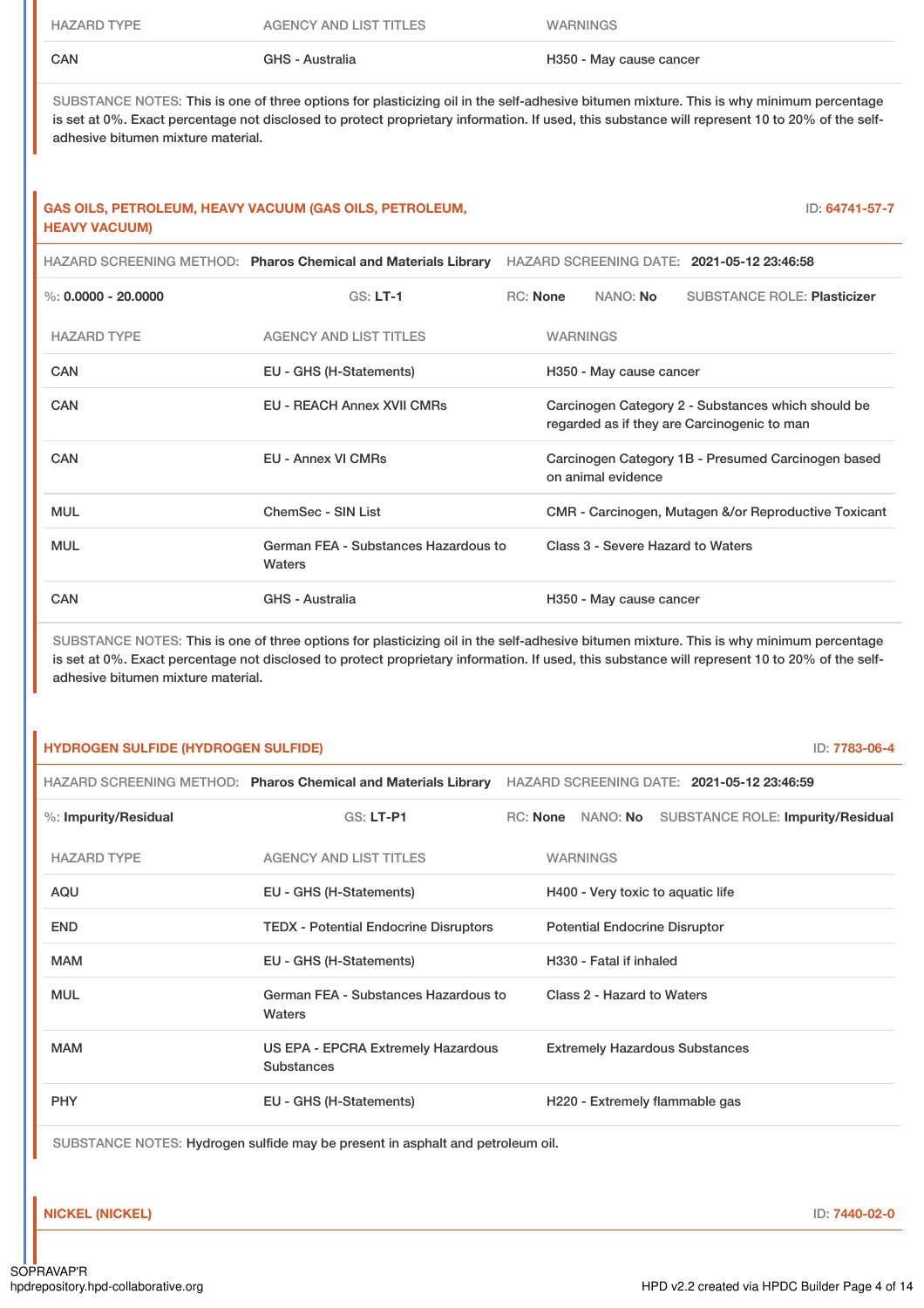HAZARD SCREENING METHOD: **Pharos Chemical and Materials Library** HAZARD SCREENING DATE: **2021-05-12 23:46:59**

| %: Impurity/Residual | $GS: LT-1$                                     | RC: None NANO: No SUBSTANCE ROLE: Impurity/Residual                      |
|----------------------|------------------------------------------------|--------------------------------------------------------------------------|
| <b>HAZARD TYPE</b>   | <b>AGENCY AND LIST TITLES</b>                  | <b>WARNINGS</b>                                                          |
| CAN                  | EU - GHS (H-Statements)                        | H351 - Suspected of causing cancer                                       |
| CAN                  | <b>US CDC - Occupational Carcinogens</b>       | Occupational Carcinogen                                                  |
| <b>CAN</b>           | <b>MAK</b>                                     | Carcinogen Group 1 - Substances that cause cancer in<br>man              |
| CAN                  | <b>IARC</b>                                    | Group 1 - Agent is Carcinogenic to humans                                |
| CAN                  | CA EPA - Prop 65                               | Carcinogen                                                               |
| CAN                  | US NIH - Report on Carcinogens                 | Known to be a human Carcinogen                                           |
| CAN                  | <b>IARC</b>                                    | Group 2b - Possibly carcinogenic to humans                               |
| <b>RES</b>           | <b>AOEC - Asthmagens</b>                       | Asthmagen (Rs) - sensitizer-induced                                      |
| CAN                  | US NIH - Report on Carcinogens                 | Reasonably Anticipated to be Human Carcinogen                            |
| <b>MAM</b>           | EU - GHS (H-Statements)                        | H372 - Causes damage to organs through prolonged or<br>repeated exposure |
| <b>RES</b>           | <b>MAK</b>                                     | Sensitizing Substance Sah - Danger of airway & skin<br>sensitization     |
| <b>MUL</b>           | German FEA - Substances Hazardous to<br>Waters | Class 2 - Hazard to Waters                                               |
| <b>SKI</b>           | EU - GHS (H-Statements)                        | H317 - May cause an allergic skin reaction                               |

SUBSTANCE NOTES: Nickel may be present as an impurity in asphalt.

# **VANADIUM (VANADIUM)** ID: **7440-62-2**

|                      | HAZARD SCREENING METHOD: Pharos Chemical and Materials Library |          |     |                     | HAZARD SCREENING DATE: 2021-05-12 23:47:00             |
|----------------------|----------------------------------------------------------------|----------|-----|---------------------|--------------------------------------------------------|
| %: Impurity/Residual | $GS: LT-1$                                                     | RC: None |     | NANO: No            | SUBSTANCE ROLE: Impurity/Residual                      |
| <b>HAZARD TYPE</b>   | <b>AGENCY AND LIST TITLES</b>                                  |          |     | <b>WARNINGS</b>     |                                                        |
| <b>MUL</b>           | German FEA - Substances Hazardous to<br>Waters                 |          |     |                     | Class 3 - Severe Hazard to Waters                      |
| CAN                  | <b>MAK</b>                                                     |          | man |                     | Carcinogen Group 2 - Considered to be carcinogenic for |
| <b>GEN</b>           | <b>MAK</b>                                                     |          |     | Germ Cell Mutagen 2 |                                                        |

SUBSTANCE NOTES: Vanadium may be present as impurity in asphalt.

| <b>LEAD (LEAD)</b>   |                                                                |                 | ID: 7439-92-1                                       |
|----------------------|----------------------------------------------------------------|-----------------|-----------------------------------------------------|
|                      | HAZARD SCREENING METHOD: Pharos Chemical and Materials Library |                 | HAZARD SCREENING DATE: 2021-05-12 23:47:00          |
| %: Impurity/Residual | <b>GS: BM-1</b>                                                |                 | RC: None NANO: No SUBSTANCE ROLE: Impurity/Residual |
| <b>HAZARD TYPE</b>   | <b>AGENCY AND LIST TITLES</b>                                  | <b>WARNINGS</b> |                                                     |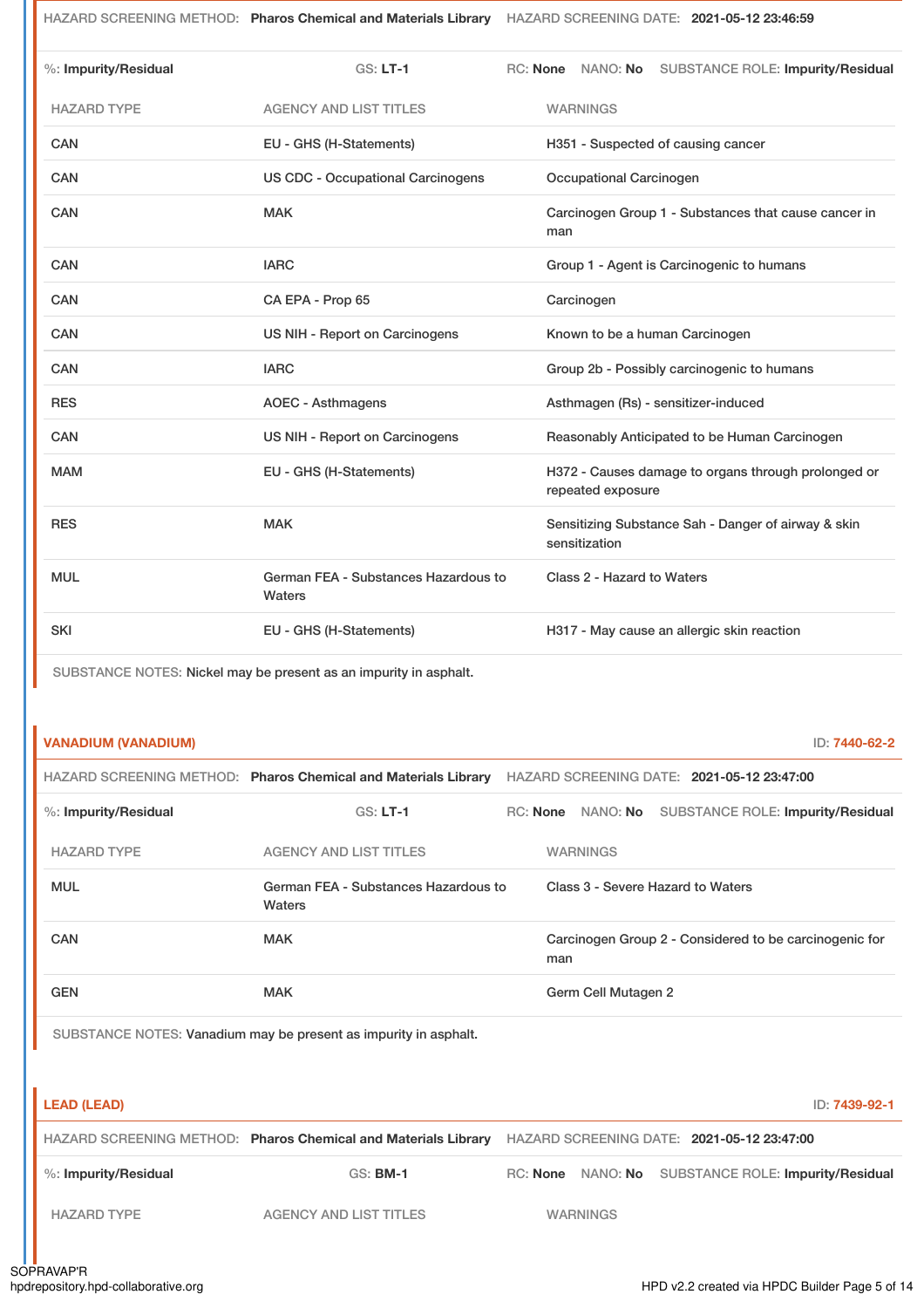| <b>END</b> | <b>TEDX - Potential Endocrine Disruptors</b>        | <b>Potential Endocrine Disruptor</b>                                                                                    |
|------------|-----------------------------------------------------|-------------------------------------------------------------------------------------------------------------------------|
| <b>PBT</b> | OSPAR - Priority PBTs & EDs & equivalent<br>concern | PBT - Chemical for Priority Action                                                                                      |
| <b>REP</b> | <b>EU - SVHC Authorisation List</b>                 | Toxic to reproduction - Candidate list                                                                                  |
| <b>REP</b> | EU - GHS (H-Statements)                             | H360FD - May damage fertility. May damage the unborn<br>child                                                           |
| <b>PBT</b> | OR DEQ - Priority Persistent Pollutants             | Priority Persistent Pollutant - Tier 1                                                                                  |
| <b>MUL</b> | ChemSec - SIN List                                  | CMR - Carcinogen, Mutagen &/or Reproductive Toxicant                                                                    |
| <b>CAN</b> | CA EPA - Prop 65                                    | Carcinogen                                                                                                              |
| <b>CAN</b> | <b>IARC</b>                                         | Group 2b - Possibly carcinogenic to humans                                                                              |
| <b>CAN</b> | <b>MAK</b>                                          | Carcinogen Group 2 - Considered to be carcinogenic for<br>man                                                           |
| <b>CAN</b> | US NIH - Report on Carcinogens                      | Reasonably Anticipated to be Human Carcinogen                                                                           |
| <b>DEV</b> | <b>G&amp;L</b> - Neurotoxic Chemicals               | Developmental Neurotoxicant                                                                                             |
| <b>CAN</b> | US EPA - IRIS Carcinogens                           | (1986) Group B2 - Probable human Carcinogen                                                                             |
| <b>CAN</b> | <b>IARC</b>                                         | Group 2a - Agent is probably Carcinogenic to humans                                                                     |
| <b>DEV</b> | CA EPA - Prop 65                                    | Developmental toxicity                                                                                                  |
| <b>PBT</b> | US EPA - Priority PBTs (NWMP)                       | <b>Priority PBT</b>                                                                                                     |
| <b>PBT</b> | <b>WA DoE - PBT</b>                                 | <b>PBT</b>                                                                                                              |
|            |                                                     |                                                                                                                         |
| <b>PBT</b> | US EPA - Toxics Release Inventory PBTs              | <b>PBT</b>                                                                                                              |
| <b>DEV</b> | US NIH - Reproductive & Developmental<br>Monographs | Clear Evidence of Adverse Effects - Developmental<br><b>Toxicity</b>                                                    |
| REP        | US NIH - Reproductive & Developmental<br>Monographs | Clear Evidence of Adverse Effects - Reproductive<br><b>Toxicity</b>                                                     |
| <b>REP</b> | <b>EU - REACH Annex XVII CMRs</b>                   | Toxic to Reproduction Category 1 - Substances known<br>to impair fertility or cause Developmental Toxicity in<br>humans |
| <b>REP</b> | EU - Annex VI CMRs                                  | Reproductive Toxicity - Category 1A                                                                                     |
| <b>GEN</b> | <b>MAK</b>                                          | Germ Cell Mutagen 3a                                                                                                    |
| <b>REP</b> | CA EPA - Prop 65                                    | Reproductive Toxicity - Female                                                                                          |
| <b>REP</b> | CA EPA - Prop 65                                    | Reproductive Toxicity - Male                                                                                            |
| DEV        | EU - GHS (H-Statements)                             | H362 - May cause harm to breast-fed children                                                                            |
| <b>REP</b> | <b>GHS - New Zealand</b>                            | 6.8A - Known or presumed human reproductive or<br>developmental toxicants                                               |
| <b>CAN</b> | GHS - Korea                                         | Carcinogenicity - Category 1 [H350 - May cause cancer]                                                                  |
| <b>REP</b> | GHS - Korea                                         | Reproductive toxicity - Category 1 [H360 - May damage<br>fertility or the unborn child]                                 |
| <b>DEV</b> | GHS - Australia                                     | H360Df - May damage the unborn child. Suspected of<br>damaging fertility                                                |

SUBSTANCE NOTES: Lead may be present as impurity in asphalt.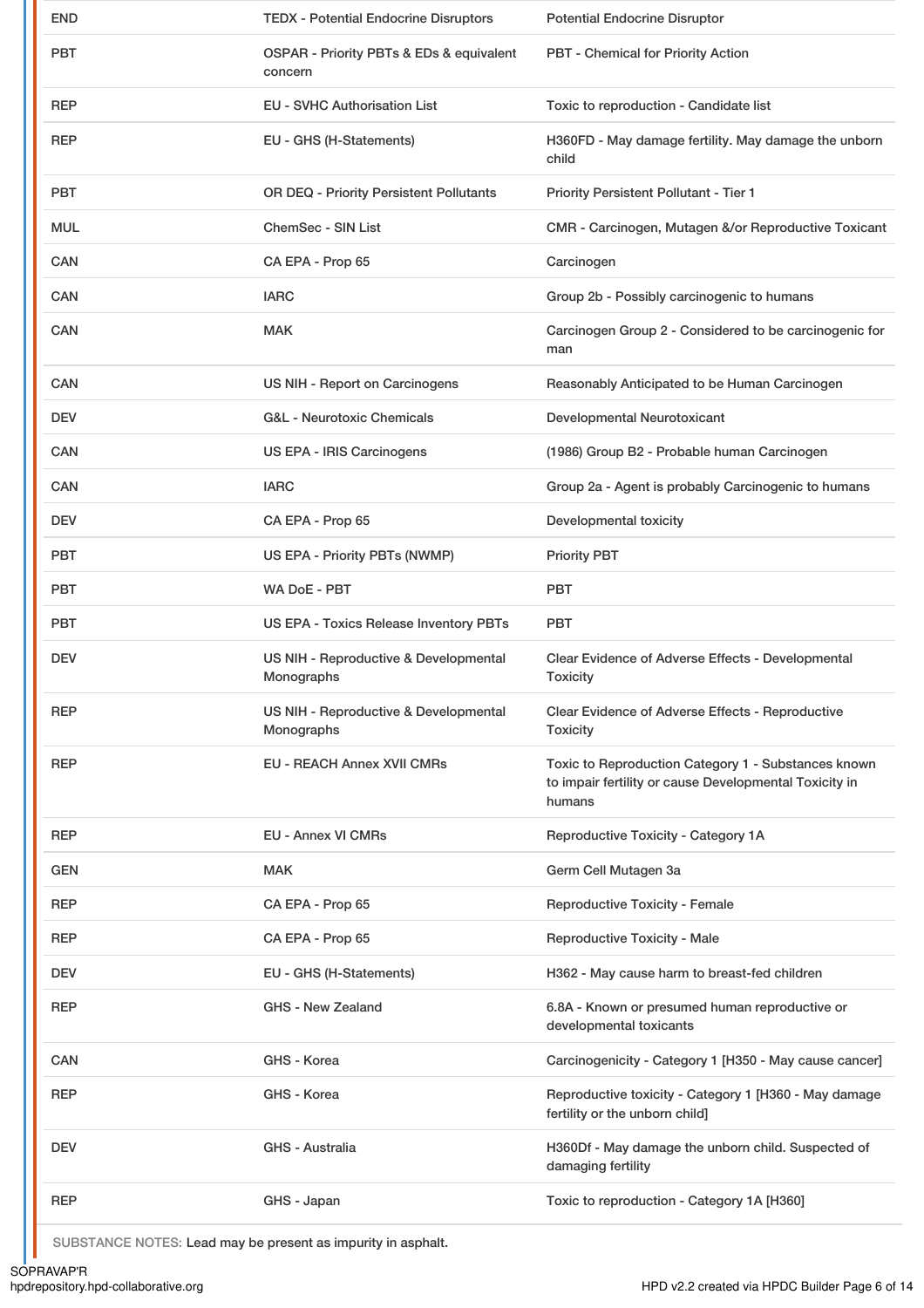## **POLYCYCLIC AROMATIC HYDROCARBONS (POLYCYCLIC AROMATIC HYDROCARBONS)**

|                         | HAZARD SCREENING METHOD: Pharos Chemical and Materials Library |          |            | HAZARD SCREENING DATE: 2021-05-12 23:47:01           |  |                                   |  |
|-------------------------|----------------------------------------------------------------|----------|------------|------------------------------------------------------|--|-----------------------------------|--|
| $%$ : Impurity/Residual | $GS: LT-1$                                                     | RC: None |            | NANO: <b>No</b>                                      |  | SUBSTANCE ROLE: Impurity/Residual |  |
| <b>HAZARD TYPE</b>      | AGENCY AND LIST TITLES                                         |          |            | <b>WARNINGS</b>                                      |  |                                   |  |
| <b>PBT</b>              | OSPAR - Priority PBTs & EDs & equivalent<br>concern            |          |            | <b>PBT</b> - Chemical for Priority Action            |  |                                   |  |
| CAN                     | <b>MAK</b>                                                     |          | man        | Carcinogen Group 1 - Substances that cause cancer in |  |                                   |  |
| <b>CAN</b>              | US NIH - Report on Carcinogens                                 |          |            | Reasonably Anticipated to be Human Carcinogen        |  |                                   |  |
| <b>PBT</b>              | <b>WA DoE - PBT</b>                                            |          | <b>PBT</b> |                                                      |  |                                   |  |
| <b>PBT</b>              | US EPA - Toxics Release Inventory PBTs                         |          | <b>PBT</b> |                                                      |  |                                   |  |

SUBSTANCE NOTES: Polycyclic aromatic hydrocarbons may be present as impurity in asphalt.

#### **NAPHTHALENE (NAPHTHALENE)** ID: **91-20-3**

HAZARD SCREENING METHOD: **Pharos Chemical and Materials Library** HAZARD SCREENING DATE: **2021-05-12 23:47:02**

%: **Impurity/Residual** GS: **LT-1** RC: **None** NANO: **No** SUBSTANCE ROLE: **Impurity/Residual**

SOPRAVAP'R<br>hpdrepository.hpd-collaborative.org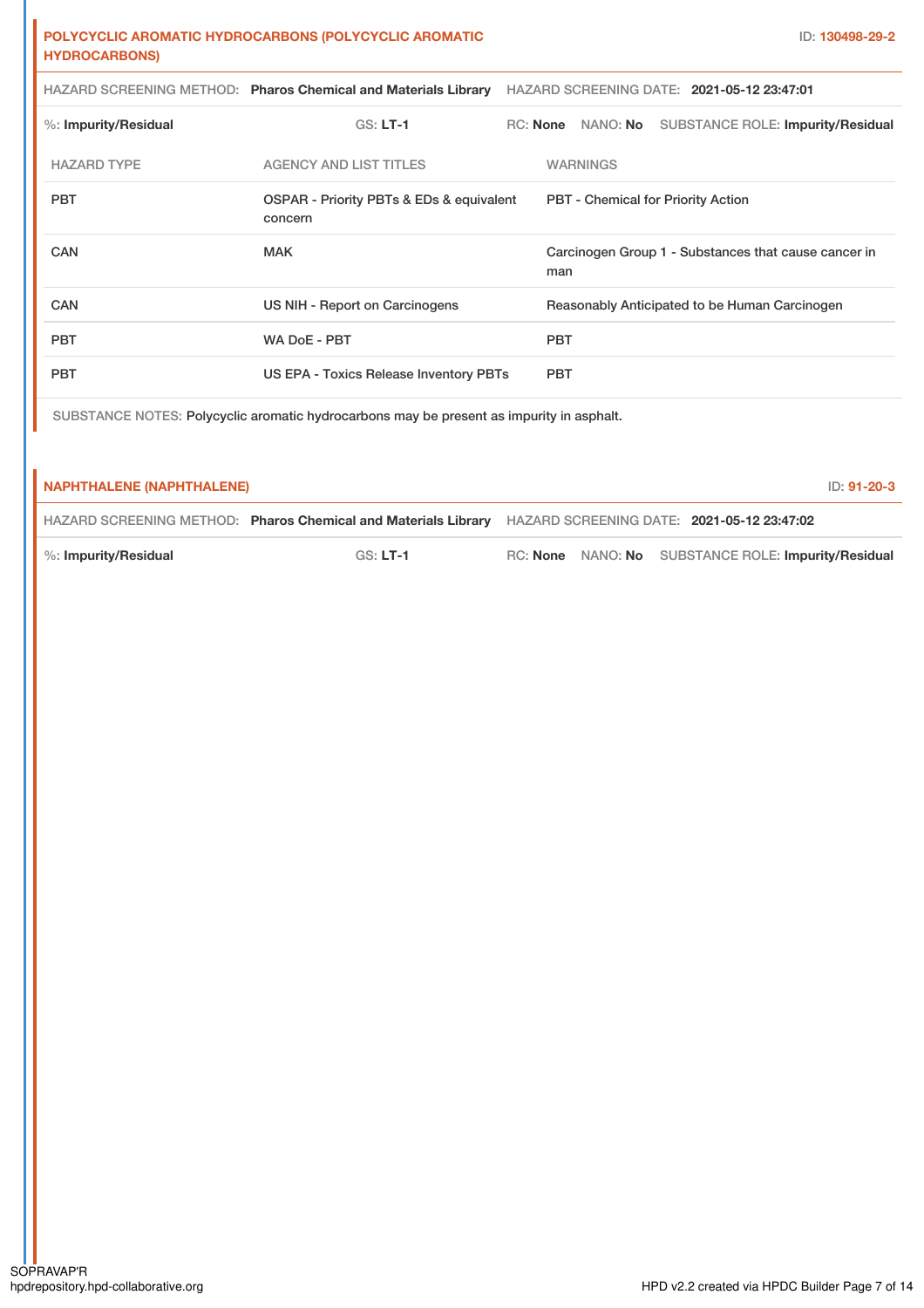| <b>HAZARD TYPE</b> | <b>AGENCY AND LIST TITLES</b>                       | <b>WARNINGS</b>                                               |
|--------------------|-----------------------------------------------------|---------------------------------------------------------------|
| <b>CAN</b>         | EU - GHS (H-Statements)                             | H351 - Suspected of causing cancer                            |
| <b>AQU</b>         | EU - GHS (H-Statements)                             | H400 - Very toxic to aquatic life                             |
| <b>AQU</b>         | EU - GHS (H-Statements)                             | H410 - Very toxic to aquatic life with long lasting effects   |
| <b>END</b>         | <b>TEDX - Potential Endocrine Disruptors</b>        | <b>Potential Endocrine Disruptor</b>                          |
| <b>PBT</b>         | OSPAR - Priority PBTs & EDs & equivalent<br>concern | PBT - Chemical for Priority Action                            |
| <b>END</b>         | <b>ChemSec - SIN List</b>                           | <b>Endocrine Disruption</b>                                   |
| <b>CAN</b>         | <b>MAK</b>                                          | Carcinogen Group 1 - Substances that cause cancer in<br>man   |
| MUL                | <b>ChemSec - SIN List</b>                           | CMR - Carcinogen, Mutagen &/or Reproductive Toxicant          |
| MUL                | German FEA - Substances Hazardous to<br>Waters      | Class 3 - Severe Hazard to Waters                             |
| <b>CAN</b>         | CA EPA - Prop 65                                    | Carcinogen                                                    |
| CAN                | <b>IARC</b>                                         | Group 2b - Possibly carcinogenic to humans                    |
| CAN                | <b>MAK</b>                                          | Carcinogen Group 2 - Considered to be carcinogenic for<br>man |
| <b>CAN</b>         | US NIH - Report on Carcinogens                      | Reasonably Anticipated to be Human Carcinogen                 |
| <b>PBT</b>         | US EPA - Priority PBTs (NWMP)                       | <b>Priority PBT</b>                                           |
| <b>PBT</b>         | WA DoE - PBT                                        | <b>PBT</b>                                                    |
| <b>PBT</b>         | US EPA - Toxics Release Inventory PBTs              | PBT                                                           |
| <b>CAN</b>         | US EPA - IRIS Carcinogens                           | (1986) Group C - Possible human Carcinogen                    |

SUBSTANCE NOTES: Naphthalene may be present as impurity in asphalt.

# **DISTILLATES (PETROLEUM), HYDROTREATED (MILD) HEAVY NAPHTHENIC (9CI); (DISTILLATES (PETROLEUM), HYDROTREATED (MILD) HEAVY NAPHTHENIC (9CI);)**

ID: **64742-52-5**

HAZARD SCREENING METHOD: **Pharos Chemical and Materials Library** HAZARD SCREENING DATE: **2021-05-12 23:47:02**

%: **0.0000 - 20.0000** GS: **LT-1** RC: **None** NANO: **No** SUBSTANCE ROLE: **Plasticizer**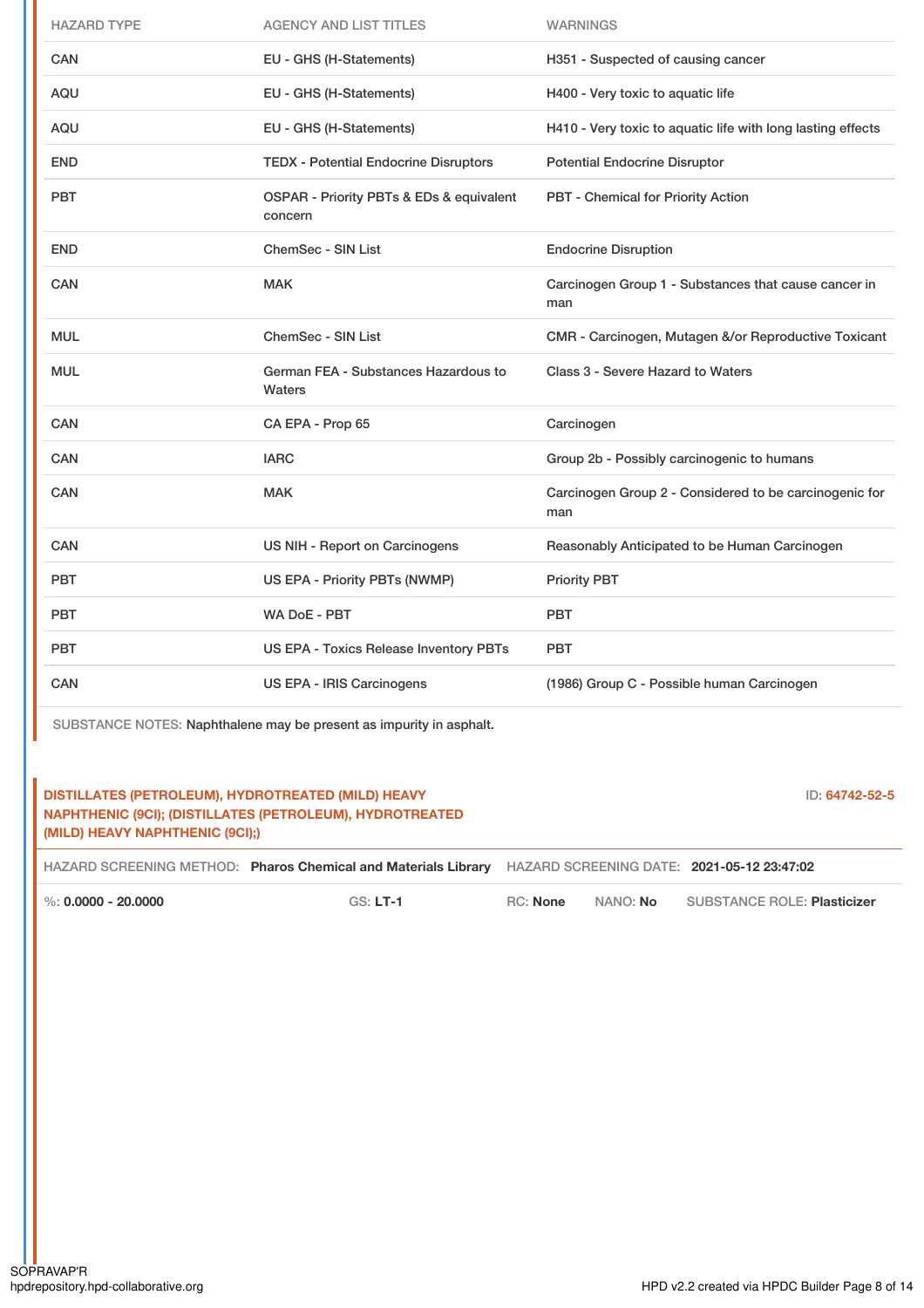| EU - GHS (H-Statements)<br><b>EU - REACH Annex XVII CMRs</b><br><b>EU - Annex VI CMRs</b><br><b>EC - CEPA DSL</b><br>ChemSec - SIN List | H350 - May cause cancer<br>Carcinogen Category 2 - Substances which should be<br>regarded as if they are Carcinogenic to man<br>Carcinogen Category 1B - Presumed Carcinogen based<br>on animal evidence<br>Persistent, Bioaccumulative and inherently Toxic (PBiTH)<br>to humans |                                                                                                                                                                                                                                                                                                                                                                                                                                                                                                                                                                                                                                                                                                                                                  |
|-----------------------------------------------------------------------------------------------------------------------------------------|-----------------------------------------------------------------------------------------------------------------------------------------------------------------------------------------------------------------------------------------------------------------------------------|--------------------------------------------------------------------------------------------------------------------------------------------------------------------------------------------------------------------------------------------------------------------------------------------------------------------------------------------------------------------------------------------------------------------------------------------------------------------------------------------------------------------------------------------------------------------------------------------------------------------------------------------------------------------------------------------------------------------------------------------------|
|                                                                                                                                         |                                                                                                                                                                                                                                                                                   |                                                                                                                                                                                                                                                                                                                                                                                                                                                                                                                                                                                                                                                                                                                                                  |
|                                                                                                                                         |                                                                                                                                                                                                                                                                                   |                                                                                                                                                                                                                                                                                                                                                                                                                                                                                                                                                                                                                                                                                                                                                  |
|                                                                                                                                         |                                                                                                                                                                                                                                                                                   |                                                                                                                                                                                                                                                                                                                                                                                                                                                                                                                                                                                                                                                                                                                                                  |
|                                                                                                                                         |                                                                                                                                                                                                                                                                                   |                                                                                                                                                                                                                                                                                                                                                                                                                                                                                                                                                                                                                                                                                                                                                  |
|                                                                                                                                         | CMR - Carcinogen, Mutagen &/or Reproductive Toxicant                                                                                                                                                                                                                              |                                                                                                                                                                                                                                                                                                                                                                                                                                                                                                                                                                                                                                                                                                                                                  |
| German FEA - Substances Hazardous to<br>Waters                                                                                          | Class 3 - Severe Hazard to Waters                                                                                                                                                                                                                                                 |                                                                                                                                                                                                                                                                                                                                                                                                                                                                                                                                                                                                                                                                                                                                                  |
| <b>GHS - Australia</b>                                                                                                                  | H350 - May cause cancer                                                                                                                                                                                                                                                           |                                                                                                                                                                                                                                                                                                                                                                                                                                                                                                                                                                                                                                                                                                                                                  |
| GHS - Japan                                                                                                                             | Carcinogenicity - Category 1A [H350]                                                                                                                                                                                                                                              |                                                                                                                                                                                                                                                                                                                                                                                                                                                                                                                                                                                                                                                                                                                                                  |
|                                                                                                                                         |                                                                                                                                                                                                                                                                                   |                                                                                                                                                                                                                                                                                                                                                                                                                                                                                                                                                                                                                                                                                                                                                  |
| $%: 15.0000 - 16.0000$                                                                                                                  |                                                                                                                                                                                                                                                                                   |                                                                                                                                                                                                                                                                                                                                                                                                                                                                                                                                                                                                                                                                                                                                                  |
|                                                                                                                                         |                                                                                                                                                                                                                                                                                   |                                                                                                                                                                                                                                                                                                                                                                                                                                                                                                                                                                                                                                                                                                                                                  |
|                                                                                                                                         |                                                                                                                                                                                                                                                                                   | ID: 9002-88-4                                                                                                                                                                                                                                                                                                                                                                                                                                                                                                                                                                                                                                                                                                                                    |
|                                                                                                                                         |                                                                                                                                                                                                                                                                                   |                                                                                                                                                                                                                                                                                                                                                                                                                                                                                                                                                                                                                                                                                                                                                  |
| <b>GS: LT-UNK</b>                                                                                                                       | RC: None<br>NANO: No<br>SUBSTANCE ROLE: Polymer species                                                                                                                                                                                                                           |                                                                                                                                                                                                                                                                                                                                                                                                                                                                                                                                                                                                                                                                                                                                                  |
|                                                                                                                                         |                                                                                                                                                                                                                                                                                   |                                                                                                                                                                                                                                                                                                                                                                                                                                                                                                                                                                                                                                                                                                                                                  |
| <b>AGENCY AND LIST TITLES</b>                                                                                                           | <b>WARNINGS</b>                                                                                                                                                                                                                                                                   |                                                                                                                                                                                                                                                                                                                                                                                                                                                                                                                                                                                                                                                                                                                                                  |
|                                                                                                                                         | No warnings found on HPD Priority Hazard Lists                                                                                                                                                                                                                                    |                                                                                                                                                                                                                                                                                                                                                                                                                                                                                                                                                                                                                                                                                                                                                  |
|                                                                                                                                         | SUBSTANCE NOTES: Mixture of HDPE to provide strength to the woven material and LDPE to ensure barrier continuity of the finished facer                                                                                                                                            |                                                                                                                                                                                                                                                                                                                                                                                                                                                                                                                                                                                                                                                                                                                                                  |
|                                                                                                                                         | ID: Undisclosed                                                                                                                                                                                                                                                                   |                                                                                                                                                                                                                                                                                                                                                                                                                                                                                                                                                                                                                                                                                                                                                  |
|                                                                                                                                         | HAZARD SCREENING METHOD: Pharos Chemical and Materials Library HAZARD SCREENING DATE: 2021-05-12 23:46:55                                                                                                                                                                         |                                                                                                                                                                                                                                                                                                                                                                                                                                                                                                                                                                                                                                                                                                                                                  |
|                                                                                                                                         |                                                                                                                                                                                                                                                                                   | SUBSTANCE NOTES: This is one of three options for plasticizing oil in the self-adhesive bitumen mixture. This is why minimum percentage<br>is set at 0%. Exact percentage not disclosed to protect proprietary information. If used, this substance will represent 10 to 20% of the self-<br>RESIDUALS AND IMPURITIES CONSIDERED: No<br><b>MATERIAL TYPE: Polymeric Material</b><br>RESIDUALS AND IMPURITIES NOTES: Residuals could not be considered because information was not provided to the manufacturer by the raw<br>OTHER MATERIAL NOTES: Polyethylene grid coated with polyethylene continuous film with colour printing.<br>HAZARD SCREENING METHOD: Pharos Chemical and Materials Library HAZARD SCREENING DATE: 2021-05-12 23:46:53 |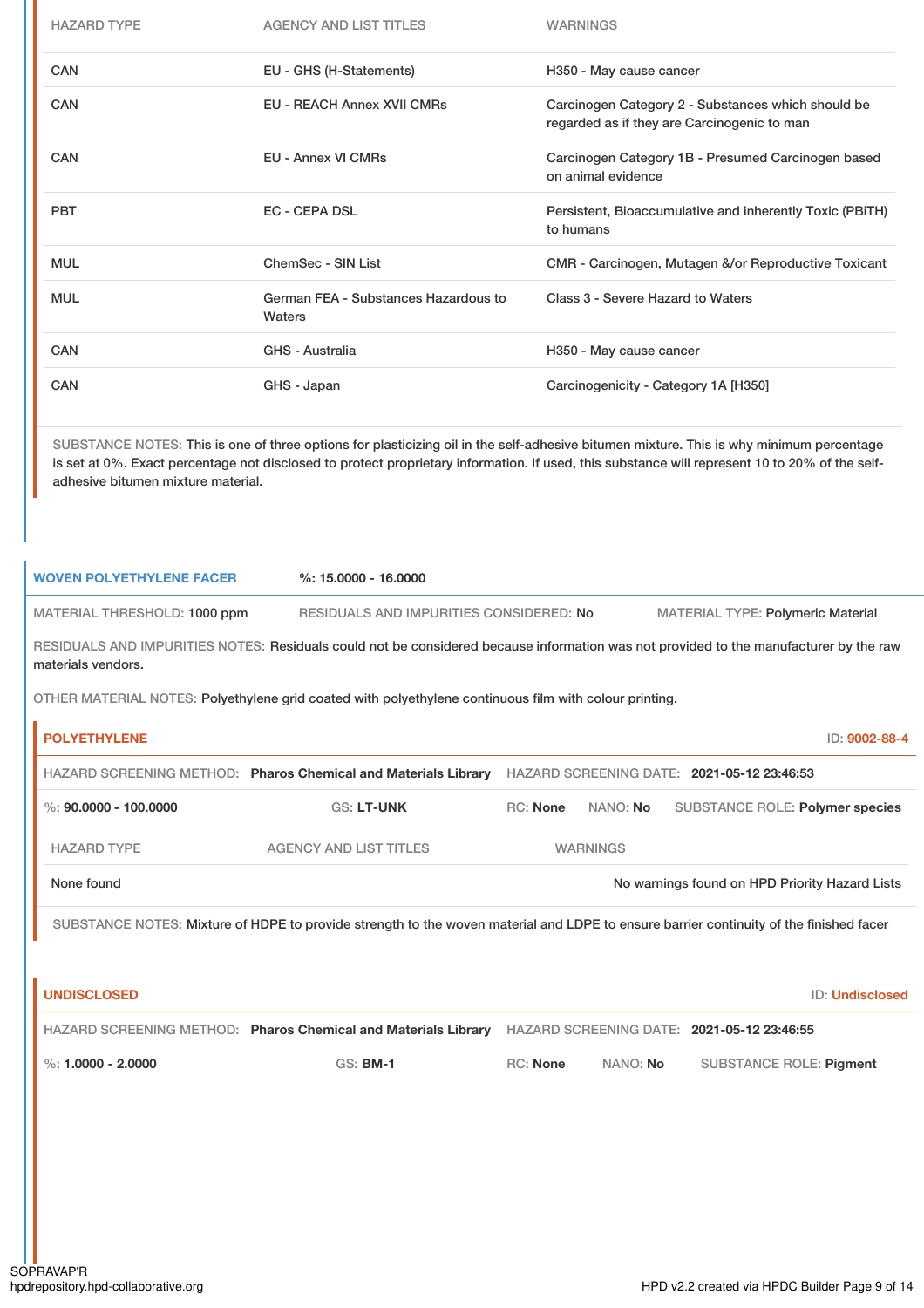| <b>HAZARD TYPE</b>                                     | <b>AGENCY AND LIST TITLES</b>                                                                                                             |          | <b>WARNINGS</b>                                                                                 |  |                                                |                 |
|--------------------------------------------------------|-------------------------------------------------------------------------------------------------------------------------------------------|----------|-------------------------------------------------------------------------------------------------|--|------------------------------------------------|-----------------|
| CAN                                                    | <b>US CDC - Occupational Carcinogens</b>                                                                                                  |          | Occupational Carcinogen                                                                         |  |                                                |                 |
| CAN                                                    | <b>MAK</b>                                                                                                                                |          | Carcinogen Group 3B - Evidence of carcinogenic effects<br>but not sufficient for classification |  |                                                |                 |
| CAN                                                    | CA EPA - Prop 65                                                                                                                          |          | Carcinogen - specific to chemical form or exposure route                                        |  |                                                |                 |
| CAN                                                    | <b>IARC</b>                                                                                                                               |          | Group 2B - Possibly carcinogenic to humans - inhaled<br>from occupational sources               |  |                                                |                 |
| has been considered in this HPD.                       | SUBSTANCE NOTES: The identity of this ingredient cannot be revealed due to confidentiality agreement with raw material vendor. Its impact |          |                                                                                                 |  |                                                |                 |
| <b>UNDISCLOSED</b>                                     |                                                                                                                                           |          |                                                                                                 |  |                                                | ID: Undisclosed |
|                                                        | HAZARD SCREENING METHOD: Pharos Chemical and Materials Library HAZARD SCREENING DATE: 2021-05-12 23:46:56                                 |          |                                                                                                 |  |                                                |                 |
| %: $0.0000 - 0.3000$                                   | <b>GS: LT-UNK</b>                                                                                                                         |          | RC: None NANO: No SUBSTANCE ROLE: Heat or UV stabilizer                                         |  |                                                |                 |
| <b>HAZARD TYPE</b>                                     | <b>AGENCY AND LIST TITLES</b>                                                                                                             |          | <b>WARNINGS</b>                                                                                 |  |                                                |                 |
|                                                        |                                                                                                                                           |          |                                                                                                 |  | No warnings found on HPD Priority Hazard Lists |                 |
| None found                                             |                                                                                                                                           |          |                                                                                                 |  |                                                |                 |
| has been considered in this HPD.<br><b>UNDISCLOSED</b> | SUBSTANCE NOTES: The identity of this ingredient cannot be revealed due to confidentiality agreement with raw material vendor. Its impact |          |                                                                                                 |  |                                                | ID: Undisclosed |
|                                                        | HAZARD SCREENING METHOD: Pharos Chemical and Materials Library HAZARD SCREENING DATE: 2021-05-12 23:46:56                                 |          |                                                                                                 |  |                                                |                 |
| $\%$ : 0.0000 - 0.3000                                 | <b>GS: NoGS</b>                                                                                                                           |          | RC: None NANO: No SUBSTANCE ROLE: Heat or UV stabilizer                                         |  |                                                |                 |
| <b>HAZARD TYPE</b>                                     | <b>AGENCY AND LIST TITLES</b>                                                                                                             |          | <b>WARNINGS</b>                                                                                 |  |                                                |                 |
| None found                                             |                                                                                                                                           |          |                                                                                                 |  | No warnings found on HPD Priority Hazard Lists |                 |
| has been considered in this HPD.                       | SUBSTANCE NOTES: The identity of this ingredient cannot be revealed due to confidentiality agreement with raw material vendor. Its impact |          |                                                                                                 |  |                                                |                 |
| <b>UNDISCLOSED</b>                                     |                                                                                                                                           |          |                                                                                                 |  |                                                | ID: Undisclosed |
|                                                        | HAZARD SCREENING METHOD: Pharos Chemical and Materials Library HAZARD SCREENING DATE: 2021-05-12 23:46:57                                 |          |                                                                                                 |  |                                                |                 |
| $\%$ : 0.0000 - 5.0000                                 | GS: LT-UNK                                                                                                                                | RC: None | NANO: No                                                                                        |  | <b>SUBSTANCE ROLE: Antioxidant</b>             |                 |
| <b>HAZARD TYPE</b>                                     | <b>AGENCY AND LIST TITLES</b>                                                                                                             |          | <b>WARNINGS</b>                                                                                 |  |                                                |                 |
| <b>PBT</b>                                             | EU - ESIS PBT                                                                                                                             |          | <b>Under PBT evaluation</b>                                                                     |  |                                                |                 |

**UNDISCLOSED** ID: **Undisclosed**

HAZARD SCREENING METHOD: **Pharos Chemical and Materials Library** HAZARD SCREENING DATE: **2021-05-12 23:46:57**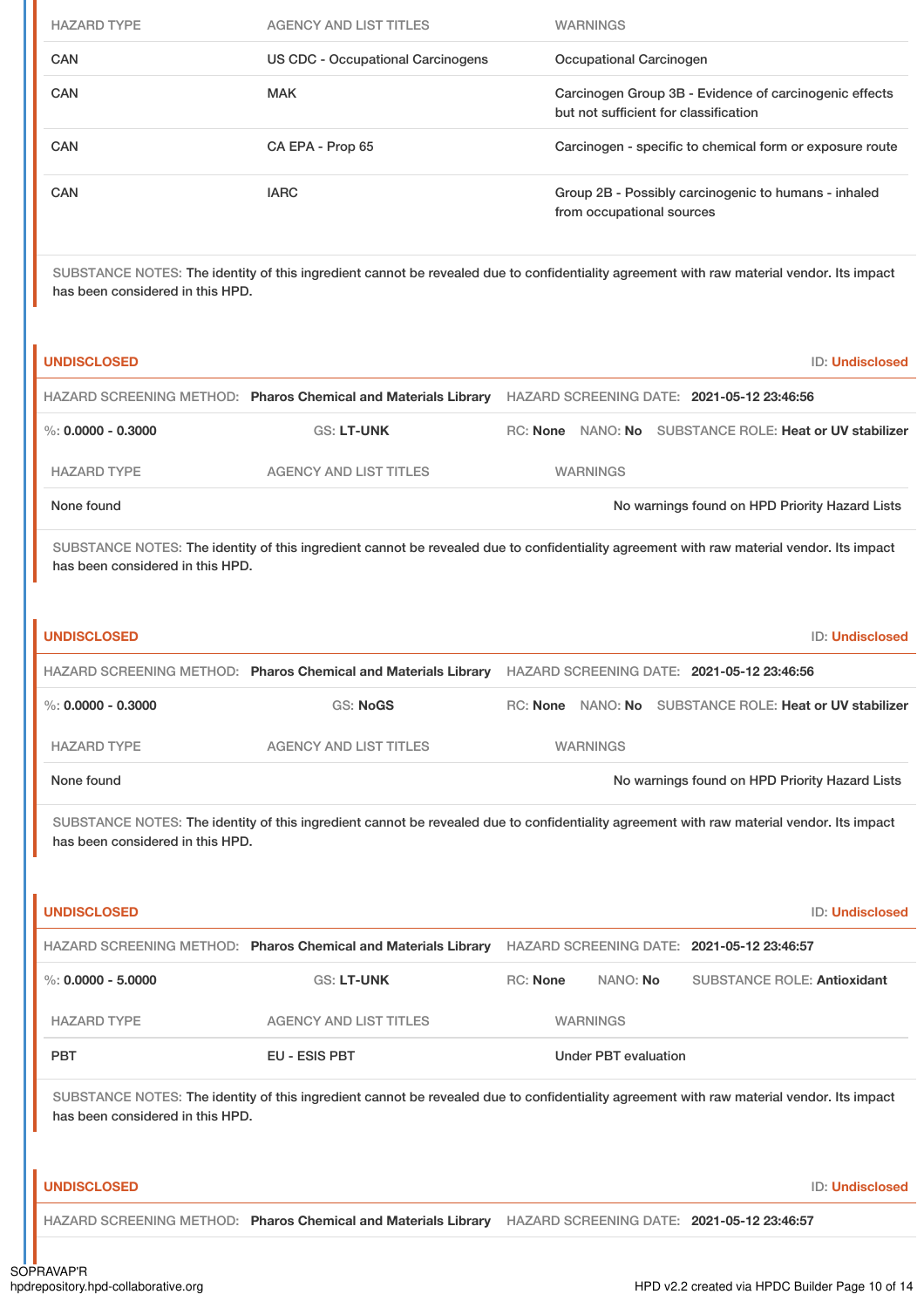| $\%$ : 0.0000 - 5.0000                        | GS: LT-P1                                                                                                                                                                                                                                                                                  | RC: None | NANO: No        |                                                       | <b>SUBSTANCE ROLE: Antioxidant</b> |
|-----------------------------------------------|--------------------------------------------------------------------------------------------------------------------------------------------------------------------------------------------------------------------------------------------------------------------------------------------|----------|-----------------|-------------------------------------------------------|------------------------------------|
| <b>HAZARD TYPE</b>                            | <b>AGENCY AND LIST TITLES</b>                                                                                                                                                                                                                                                              |          | <b>WARNINGS</b> |                                                       |                                    |
| None found                                    |                                                                                                                                                                                                                                                                                            |          |                 | No warnings found on HPD Priority Hazard Lists        |                                    |
| has been considered in this HPD.              | SUBSTANCE NOTES: The identity of this ingredient cannot be revealed due to confidentiality agreement with raw material vendor. Its impact                                                                                                                                                  |          |                 |                                                       |                                    |
| <b>SILICONE-COATED RELEASE FILM</b>           | $\%$ : 3.0000 - 3.5000                                                                                                                                                                                                                                                                     |          |                 |                                                       |                                    |
| MATERIAL THRESHOLD: 100 ppm                   | RESIDUALS AND IMPURITIES CONSIDERED: No                                                                                                                                                                                                                                                    |          |                 | <b>MATERIAL TYPE: Polymeric Material</b>              |                                    |
| materials suppliers.                          | RESIDUALS AND IMPURITIES NOTES: Residuals were not considered because information could not be disclosed to the manufacturer by the                                                                                                                                                        |          |                 |                                                       |                                    |
| release material.                             | OTHER MATERIAL NOTES: Silicone-coated release film is composed of a base polymeric film (polyolefin type) coated with a silicone-based                                                                                                                                                     |          |                 |                                                       |                                    |
| <b>POLYETHYLENE (POLYETHYLENE)</b>            |                                                                                                                                                                                                                                                                                            |          |                 |                                                       | ID: 9002-88-4                      |
|                                               | HAZARD SCREENING METHOD: Pharos Chemical and Materials Library HAZARD SCREENING DATE: 2021-05-12 23:46:53                                                                                                                                                                                  |          |                 |                                                       |                                    |
| $\%$ : 95.0000 - 99.0000                      | <b>GS: LT-UNK</b>                                                                                                                                                                                                                                                                          |          |                 | RC: None NANO: No SUBSTANCE ROLE: Anti-adhesive agent |                                    |
| <b>HAZARD TYPE</b>                            | <b>AGENCY AND LIST TITLES</b>                                                                                                                                                                                                                                                              |          | <b>WARNINGS</b> |                                                       |                                    |
| None found                                    |                                                                                                                                                                                                                                                                                            |          |                 | No warnings found on HPD Priority Hazard Lists        |                                    |
| HPD.                                          | SUBSTANCE NOTES: The exact nature of the polymer used in this film is a proprietary information from the raw material supplier. It was<br>impossible to obtain disclosure of the nature of the film. Because it is named "polyolefin film" we chose to classify it as polyethylene in this |          |                 |                                                       |                                    |
|                                               |                                                                                                                                                                                                                                                                                            |          |                 |                                                       |                                    |
| POLYDIMETHYLSILOXANES (POLYDIMETHYLSILOXANES) |                                                                                                                                                                                                                                                                                            |          |                 |                                                       | ID: 63148-62-9                     |
|                                               | HAZARD SCREENING METHOD: Pharos Chemical and Materials Library                                                                                                                                                                                                                             |          |                 | HAZARD SCREENING DATE: 2021-05-12 23:46:55            |                                    |
| %: $1.0000 - 5.0000$                          | GS: LT-P1                                                                                                                                                                                                                                                                                  |          |                 | RC: None NANO: No SUBSTANCE ROLE: Anti-adhesive agent |                                    |
| <b>HAZARD TYPE</b>                            | <b>AGENCY AND LIST TITLES</b>                                                                                                                                                                                                                                                              |          | <b>WARNINGS</b> |                                                       |                                    |

material supplier. It was impossible to obtain disclosure of the nature of the silicone.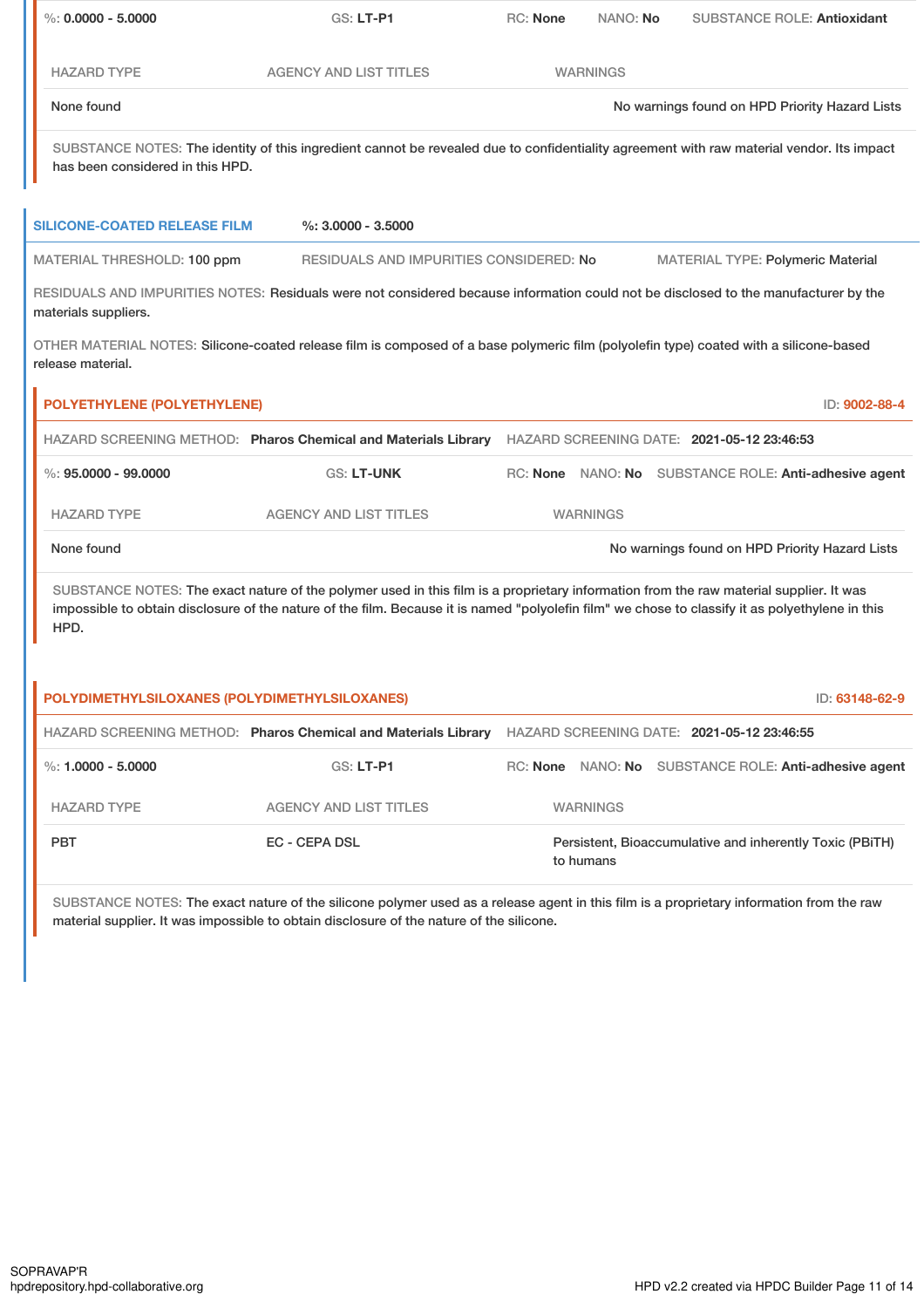This section lists applicable certification and standards compliance information for VOC emissions and VOC content. Other types of health or *environmental performance testing or certifications completed for the product may be provided.*

| <b>VOC EMISSIONS</b>                                          |                                         | CDPH Standard Method V1.1 (Section 01350/CHPS) - Zero VOC emissions |
|---------------------------------------------------------------|-----------------------------------------|---------------------------------------------------------------------|
| CERTIFYING PARTY: Self-declared<br>APPLICABLE FACILITIES: N/A | ISSUE DATE: 2018-11- EXPIRY DATE:<br>28 | CERTIFIER OR LAB: N/A                                               |
| CERTIFICATE URL:                                              |                                         |                                                                     |

CERTIFICATION AND COMPLIANCE NOTES: N/A - Not applicable - This product is an exterior product therefore is not to be tested for VOC emissions.

| <b>MANAGEMENT</b>                                         | ISO 9001:2015 Quality management systems |                           |                           |
|-----------------------------------------------------------|------------------------------------------|---------------------------|---------------------------|
| CERTIFYING PARTY: Third Party                             | <b>ISSUE DATE: 2021-09-</b>              | <b>EXPIRY DATE: 2024-</b> | CERTIFIER OR LAB: SGS ICS |
| APPLICABLE FACILITIES: Facilities covered by this         | 23                                       | 05-07                     |                           |
| certification: St Julien du Sault, France; Strasbourg,    |                                          |                           |                           |
| France; Val de Reuil, France; Sorgues, France; Luynes,    |                                          |                           |                           |
| France; Ambert, France; Cestas, France; La Chapelle       |                                          |                           |                           |
| Saint Luc, France; Saint Rambert, France; Golbey, France; |                                          |                           |                           |
| Drummondville, Québec, Canada; Chilliwack, British        |                                          |                           |                           |
| Columbia, Canada; Wadsworth, Ohio, USA; Richmond,         |                                          |                           |                           |
| Québec, Canada; Gulfport, Mississippi, USA; Beauport,     |                                          |                           |                           |
| Québec, Canada; Oberrosbach, Germany; Grobbendonk,        |                                          |                           |                           |
| Belgium; Andenne, Belgium; Ijlst, Netherlands; Chignolo   |                                          |                           |                           |
| d'Isola Bergamo, Italy; Frosinone, Italy; San Vito al     |                                          |                           |                           |
| Tagliamento, Italy; Verolanuova, Italy; Salgareda, Italy; |                                          |                           |                           |
| Blonie, Poland; Spreitenbach, Switzerland; Cham,          |                                          |                           |                           |
| Switzerland.                                              |                                          |                           |                           |
| CERTIFICATE URL: https://www.soprema.ca/wp-               |                                          |                           |                           |
| content/uploads/2021/10/SOPREMA-ISO-9001-EN-1.pdf         |                                          |                           |                           |

CERTIFICATION AND COMPLIANCE NOTES: Certificate number FR18/81842815. Although all the plants cited above are covered by the certification, the only plant that manufactures the product covered by this HPD is the plant in Drummondville, Québec, Canada.

| <b>MANAGEMENT</b>                                        | ISO 14001:2015 Environmental management systems |                           |                           |
|----------------------------------------------------------|-------------------------------------------------|---------------------------|---------------------------|
| <b>CERTIFYING PARTY: Third Party</b>                     | <b>ISSUE DATE: 2021-09-</b>                     | <b>EXPIRY DATE: 2024-</b> | CERTIFIER OR LAB: SGS ICS |
| APPLICABLE FACILITIES: Facilities covered by this        | 23                                              | 05-07                     |                           |
| certification: St Julien du Sault, France; Strasbourg,   |                                                 |                           |                           |
| France: Val de Reuil, France: Sorgues, France: La        |                                                 |                           |                           |
| Chapelle Saint Luc, France; Saint Rambert, France;       |                                                 |                           |                           |
| Golbey, France; Drummondville, Québec, Canada;           |                                                 |                           |                           |
| Chilliwack, British Columbia, Canada; Wadsworth, Ohio,   |                                                 |                           |                           |
| USA; Richmond, Québec, Canada; Beauport, Québec,         |                                                 |                           |                           |
| Canada; Grobbendonk, Belgium; Andenne, Belgium; Ijlst,   |                                                 |                           |                           |
| Netherlands; Chignolo d'Isola Bergamo, Italy; Frosinone, |                                                 |                           |                           |
| Italy; Salgareda, Italy; San Vito al Tagliamento, Italy; |                                                 |                           |                           |
| Verolanuova, Italy; Blonie, Poland; Spreitenbach,        |                                                 |                           |                           |
| Switzerland; Cham, Switzerland.                          |                                                 |                           |                           |
| CERTIFICATE URL: https://www.soprema.ca/wp-              |                                                 |                           |                           |
| content/uploads/2021/10/SOPREMA-ISO-14001-EN-1.pdf       |                                                 |                           |                           |

CERTIFICATION AND COMPLIANCE NOTES: Certificate number FR18/81842816. Although all the plants cited above are covered by the certification, the only plant that manufactures the product covered by this HPD is the plant in Drummondville, Québec, Canada.

**OTHER CAN/ULC S126**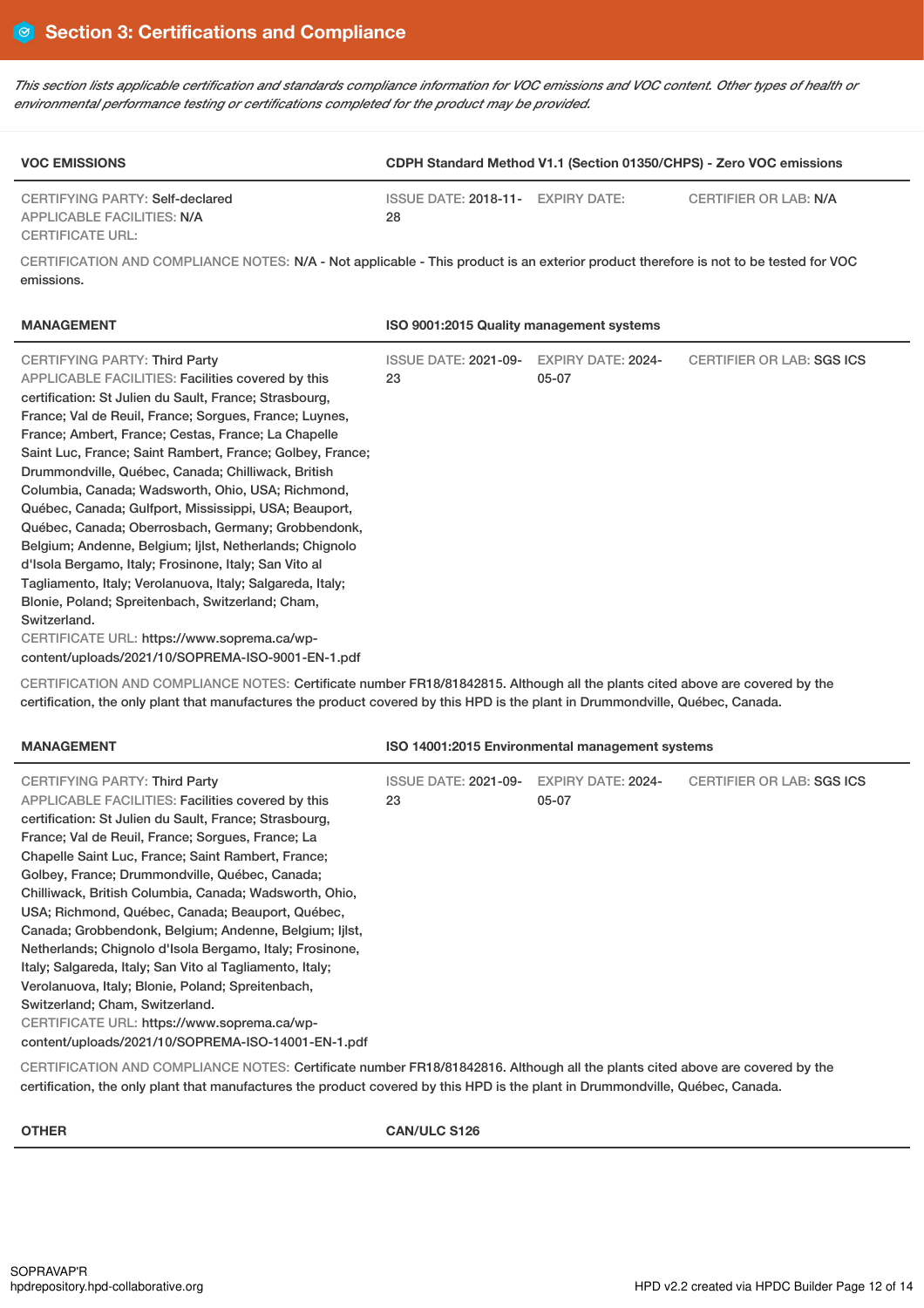| <b>CERTIFYING PARTY: Third Party</b>           |
|------------------------------------------------|
| APPLICABLE FACILITIES: Soprema plant in        |
| Drummondville, Québec.                         |
| <b>CERTIFICATE URL:</b>                        |
| http://productspec.ul.com/canada/document.php? |
| id=TGKXC.C52                                   |

ISSUE DATE: 2016-02- EXPIRY DATE: 29

CERTIFICATION AND COMPLIANCE NOTES: The succesful testing as per the requirements of CAN/ULC-S126 for SOPRAVAP'R confirms this product can be installed directly over steel deck without the use of a barrier board. Such roof assemblies meet the requirements of the National Building Code of Canada 2015.

| <b>EXPIRY DATE: 2024-</b><br><b>ISSUE DATE: 2021-09-</b>                                                                                                                                                                                                                                                                                                                                                                                                                                                                                                                                                       | ISO 45001:2018 Occupational health and safety management system | <b>MANAGEMENT</b>                    |
|----------------------------------------------------------------------------------------------------------------------------------------------------------------------------------------------------------------------------------------------------------------------------------------------------------------------------------------------------------------------------------------------------------------------------------------------------------------------------------------------------------------------------------------------------------------------------------------------------------------|-----------------------------------------------------------------|--------------------------------------|
| APPLICABLE FACILITIES: Facilities covered by this<br>23<br>05-07<br>certification: St Julien du Sault, France; Strasbourg,<br>France; La Chapelle Saint Luc, France; Saint Rambert,<br>France; Drummondville, Québec, Canada; Chilliwack,<br>British Columbia, Canada; Beauport, Québec, Canada;<br>Wadsworth, Ohio, USA; Gulfport, Mississippi, USA;<br>Andenne, Belgium; Chignolo d'Isola Bergamo, Italy;<br>Frosinone, Italy; San Vito al Tagliamento, Italy;<br>Verolanuova, Italy; Salgareda, Italy.<br>CERTIFICATE URL: https://www.soprema.ca/wp-<br>content/uploads/2021/10/SOPREMA-ISO-45001-EN-1.pdf | CERTIFIER OR LAB: SGS ICS                                       | <b>CERTIFYING PARTY: Third Party</b> |

CERTIFICATION AND COMPLIANCE NOTES: Certificate number FR18/81842817. Although all the plants cited above are covered by the certification, the only plant that manufactures the product covered by this HPD is the plant in Drummondville, Québec, Canada.

# **H** Section 4: Accessories

This section lists related products or materials that the manufacturer requires or recommends for installation (such as adhesives or fasteners), maintenance, cleaning, or operations. For information relating to the contents of these related products, refer to their applicable Health Product *Declarations, if available.*

**PRIMER FOR SELF-ADHESIVE MEMBRANE** HPD URL: **https://www.hpd-collaborative.org/hpd-public-repository/**

CONDITION WHEN RECOMMENDED OR REQUIRED AND/OR OTHER NOTES:

The use of a primer is required before the installation of SOPRAVAP'R except if it is installed on a steel deck, in which case primer is not required. Acceptable primers include ELASTOCOL STICK (500 g/L VOC content), ELASTOCOL STICK ZERO (0 g/L VOC content including 240 g/L exempt VOC as per EPA), and ELASTOCOL STICK H2O (0 g/L VOC content).

# **Section 5: General Notes**

Residuals could not be considered for 2 materials as information was not provided to the manufacturer by raw materials suppliers.